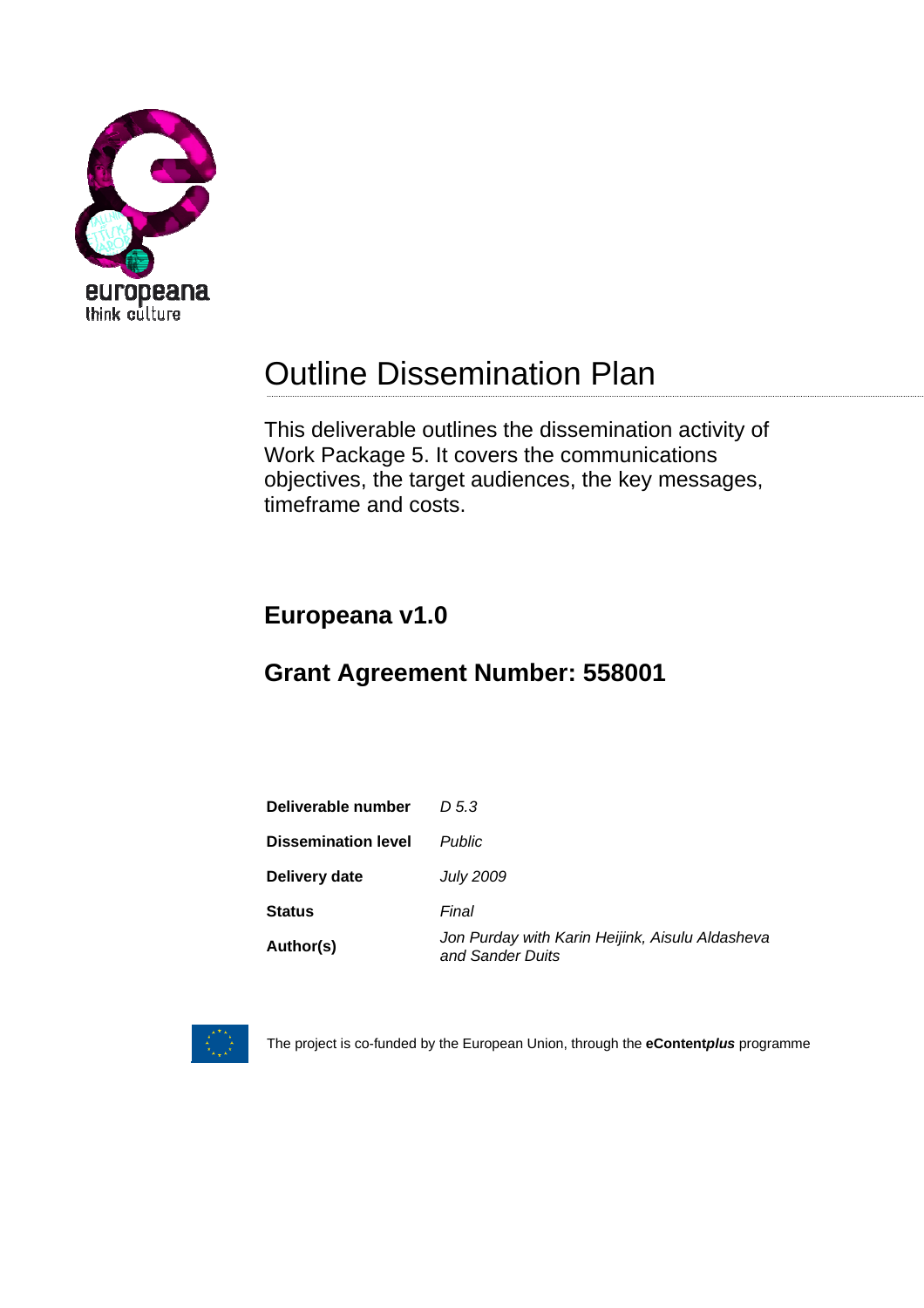## **Europeana v1.0 : outline dissemination plan can be allowed by a set of the United States States Europe**

#### **Contents**

| Introduction                                 | З  |
|----------------------------------------------|----|
| Related deliverables                         | 3  |
| Communications objectives                    | 3  |
| Communications strategy                      | 4  |
| Target groups                                | 6  |
| Aligning targets with communications methods | 10 |
| Outline timetable                            | 11 |
| Resource allocation                          | 12 |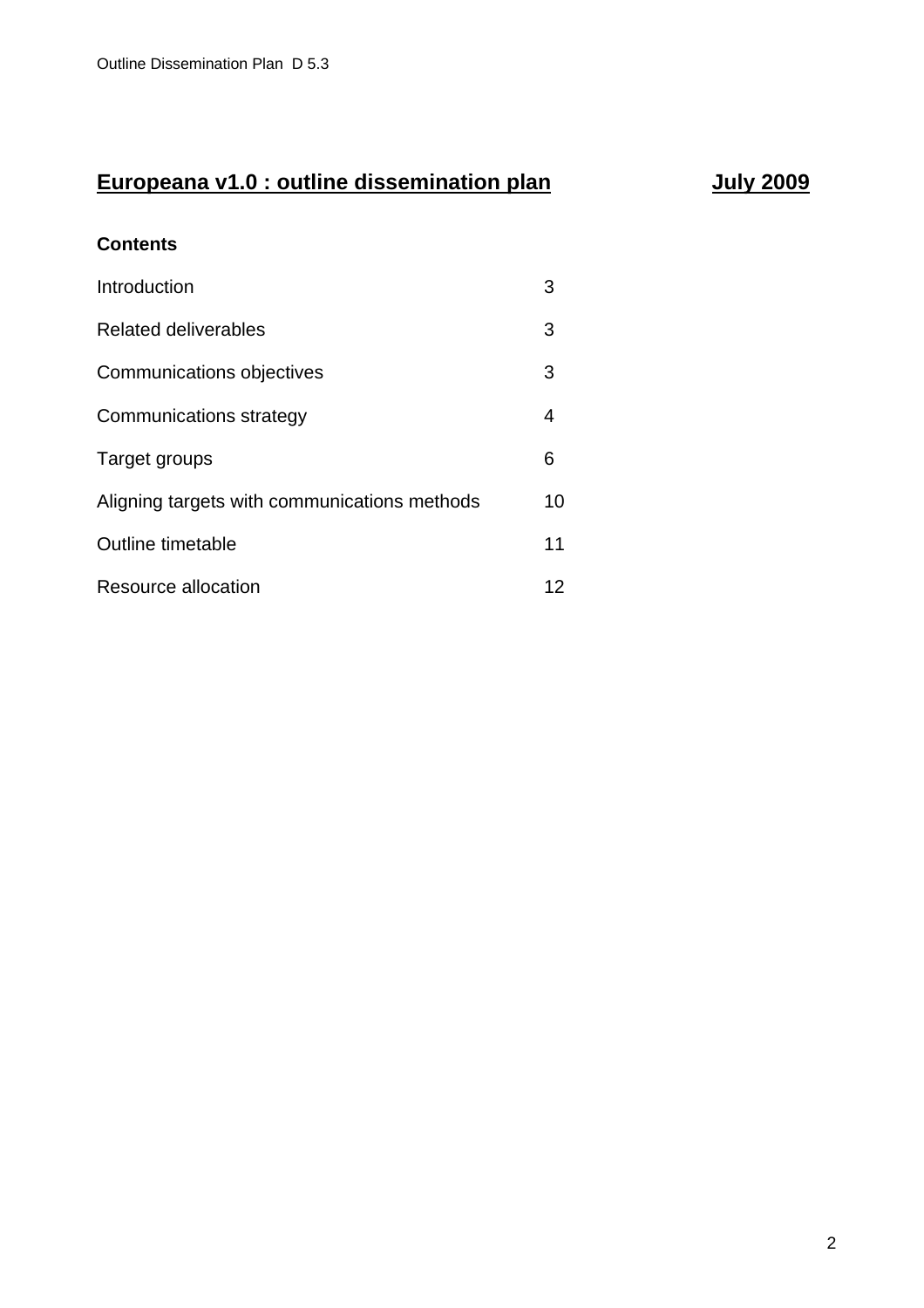

#### **Introduction**

The plan outlines the approach to dissemination for the Europeana version 1.0 project, a Thematic Partner Network. It provides a breakdown of target audiences for dissemination, the communications methods to be used to reach them and the messages that must be delivered.

The plan briefly outlines the communications to end-users to promote the Europeana.eu portal. The v1.0 project will bring the Europeana prototype portal to full operational service over the course of its 30 months, with 2 major releases

- Rhine release, July 2010
- Danube release, April 2011

The new releases and functionalities will be the focus of promotion to end-users, in order to achieve agreed targets. This element of the plan will be developed further in a full end-user communications and marketing plan for the portal, due to be delivered in month 9 of the project.

## **Related deliverables**

| D5.1 Brand Guidelines<br>Delivered |
|------------------------------------|
|------------------------------------|

- D5.2 v1.0 and Europeana group websites **Delixery** Delivered
- D5.4 Conference, workshop and concertation plan
- D5.5 User marketing plan

## **Communications objectives**

**1. To extend the Europeana network by informing and engaging professional stakeholders, keeping them abreast of the project developments and communicating the benefits of membership, content provision and technical collaboration.** 

| Success indicators*       | Year 1   Year 2   Year 3 |     |
|---------------------------|--------------------------|-----|
| Number of network members | 140                      | 150 |

<span id="page-2-0"></span><sup>∗</sup> Europeana v1.0 Description of Work, p5: <http://version1.europeana.eu/web/europeana-project/documents>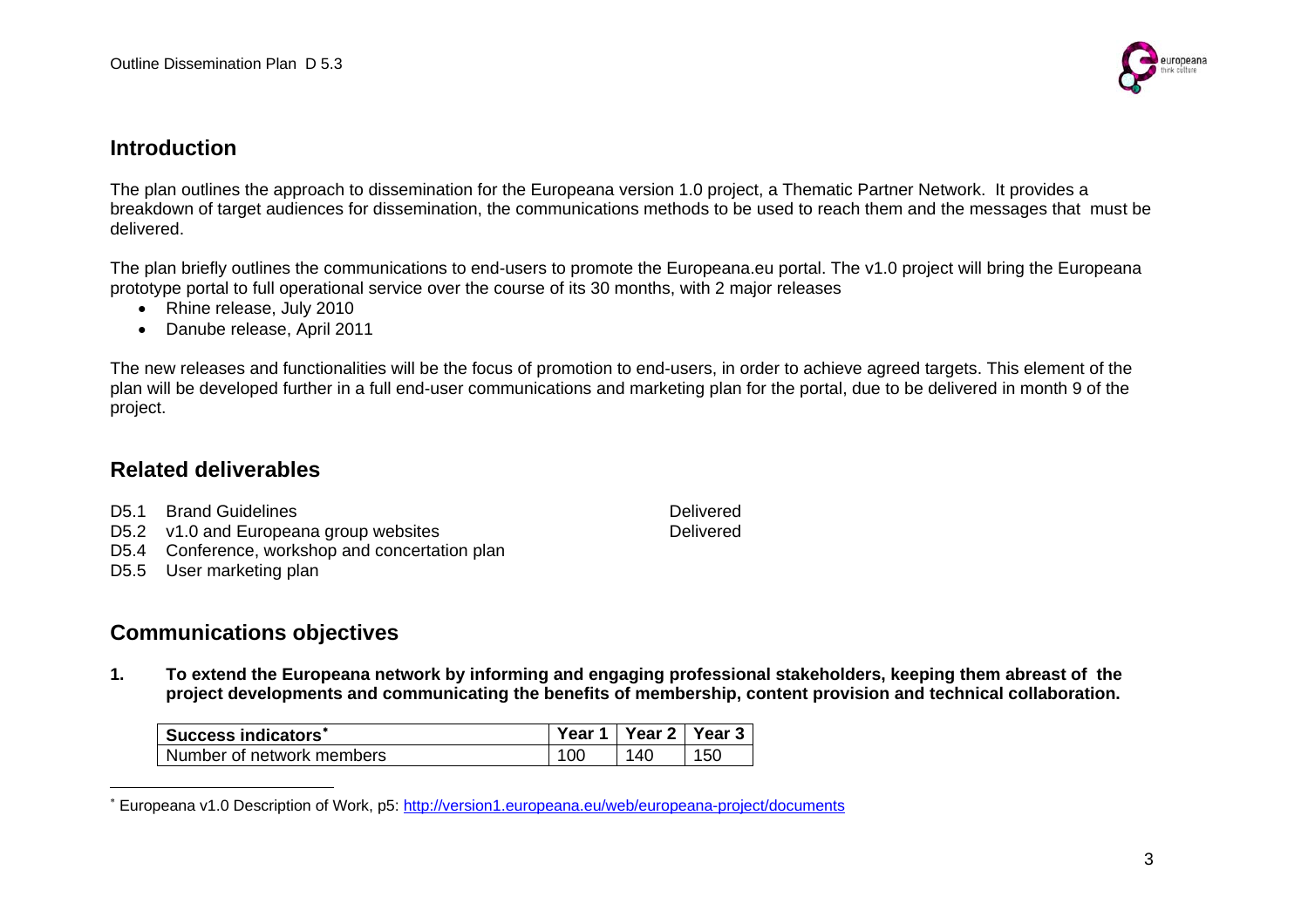

| Number of network members contributing content   75 |      | 110  | 120  |
|-----------------------------------------------------|------|------|------|
| Number of professionals receiving eNews             | 1000 | 1500 | 2000 |
| Number of participants in v1.0 plenary sessions     | 250  | 250  | 250  |

**2. To develop effective communications across the Europeana group of projects in order to maximise the multiplier effect and minimise the duplication of effort.** 

#### **Success indicator**

A responsive and effective Communications Group comprising the leaders of all the Dissemination Work Packages from each project in the Europeana group.

**3. To communicate Europeana.eu to end-users to grow the number of visitors and time spent on the site.** 

| Success indicators <sup>*</sup> | <b>To Rhine Release</b>     | <b>Rhine to Danube release</b> |
|---------------------------------|-----------------------------|--------------------------------|
| Visitor increase                | 10% increase every 6 months | 50% increase                   |
| Registrations for My Europeana  |                             | 10% increase                   |
| Bounce rate                     |                             | $< 50\%$                       |

#### **Further monitoring and evaluation**

In addition to the success indicators given above, the following will be monitored:

- number of presentations given at conferences, meetings and events by members of the Europeana team
- number of articles published about Europeana in the public media, trade press and scholarly journals
- number of hits for the search term Europeana in Google news and Google blogs

### <span id="page-3-0"></span>**Communications strategy**

Six target groups are defined and detailed in the following tables:

Group 1: the Thematic Partner Network and the EDL Foundation

Group 2: the Europeana group and related projects

Group 3: professional stakeholders, including potential partners and contributors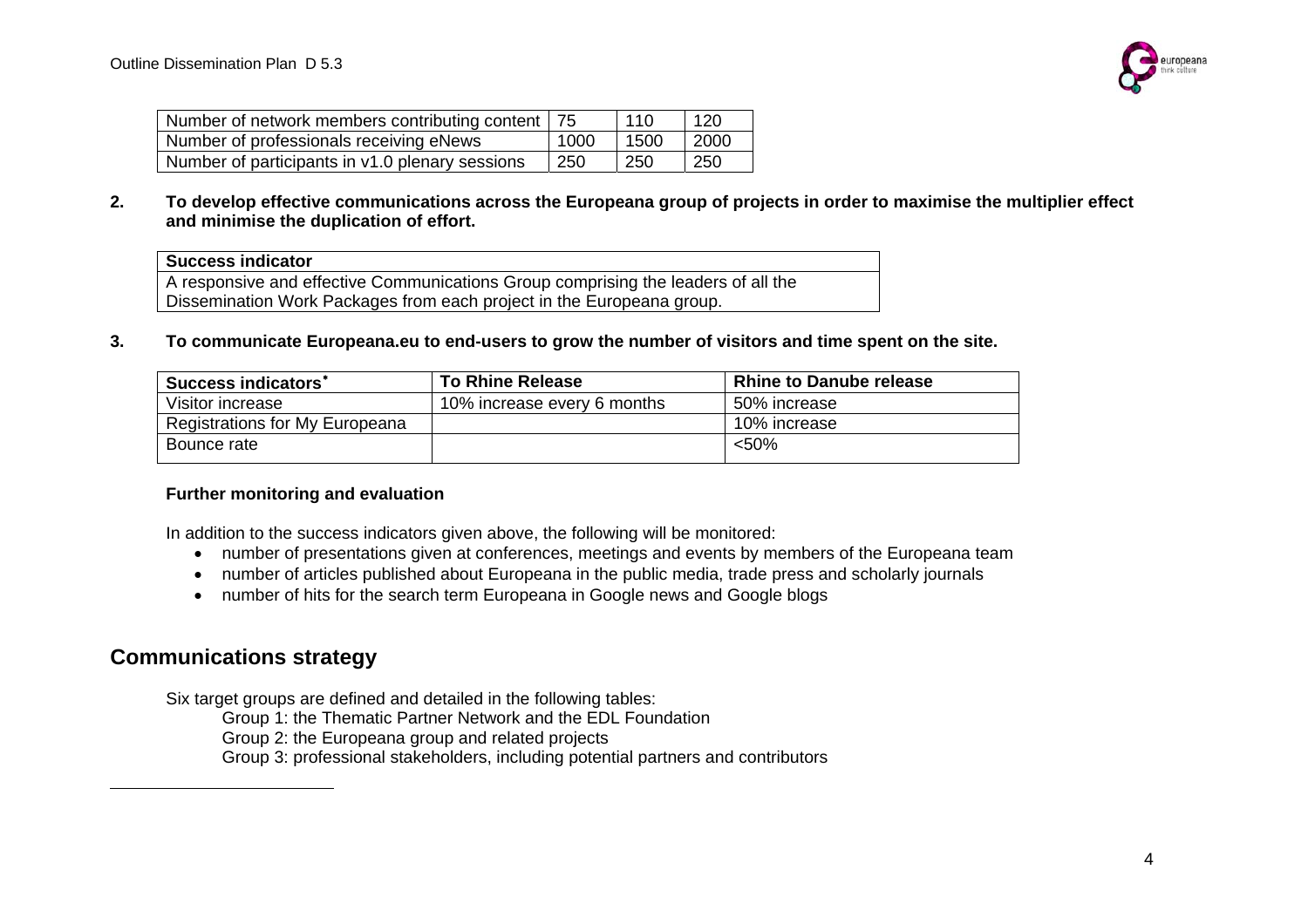

Group 4: political policy makers and funders Group 5: the professional and technical media Group 6: end users of Europeana.eu

Several of these target groups meet more than one of the communications objectives: there is considerable overlap and synergy. This is in part because a target group can be both a target for communication and a channel to another target group. This dual role creates a strong **multiplier effect**

#### **The Communications Multiplier**

The target groups can transmit our communications to very extensive networks. The core communications team has limited resources in terms of time, knowledge, language skills and budget. The partners and other target groups can communicate the message exponentially into countries, language groups, cultural and scientific heritage domains, information science and technical and R&D arenas beyond the reach and means of the core team.

Target group 1, for example, are a critically important channel to other targets. The Network Agreement commits partners to actively communicate the work of the project, to forward, distribute and translate communications as appropriate, to:

- Peers and colleagues
- National professional and technical networks
- Political policy makers, ministries and related funding bodies
- Partners in associated projects
- Members and users of their associations and institutions
- National press professional and technical

- end-user

Target group 5, the professional and technical media, includes the bloggers and Twitterers, and are a crucial channel to a professional readership. The trade media – the information and museum journals, for example – offer thought leadership and analysis to a wide range of readers, whereas tweets, posts on blogs and similar messaging are by users for users, and offer technical endorsements and validations among communities. They will be of particular value in spreading the word among the Open Source community.

A similar paradigm is at work within the social networking sites that Europeana must increase its presence on in order to engage end users and harness their enthusiasm and willingness to spread the word. Critical tasks in the new Marketing Assistant's job are focused on working within online communities, encouraging special interest groups and catalysing the exchange of ideas.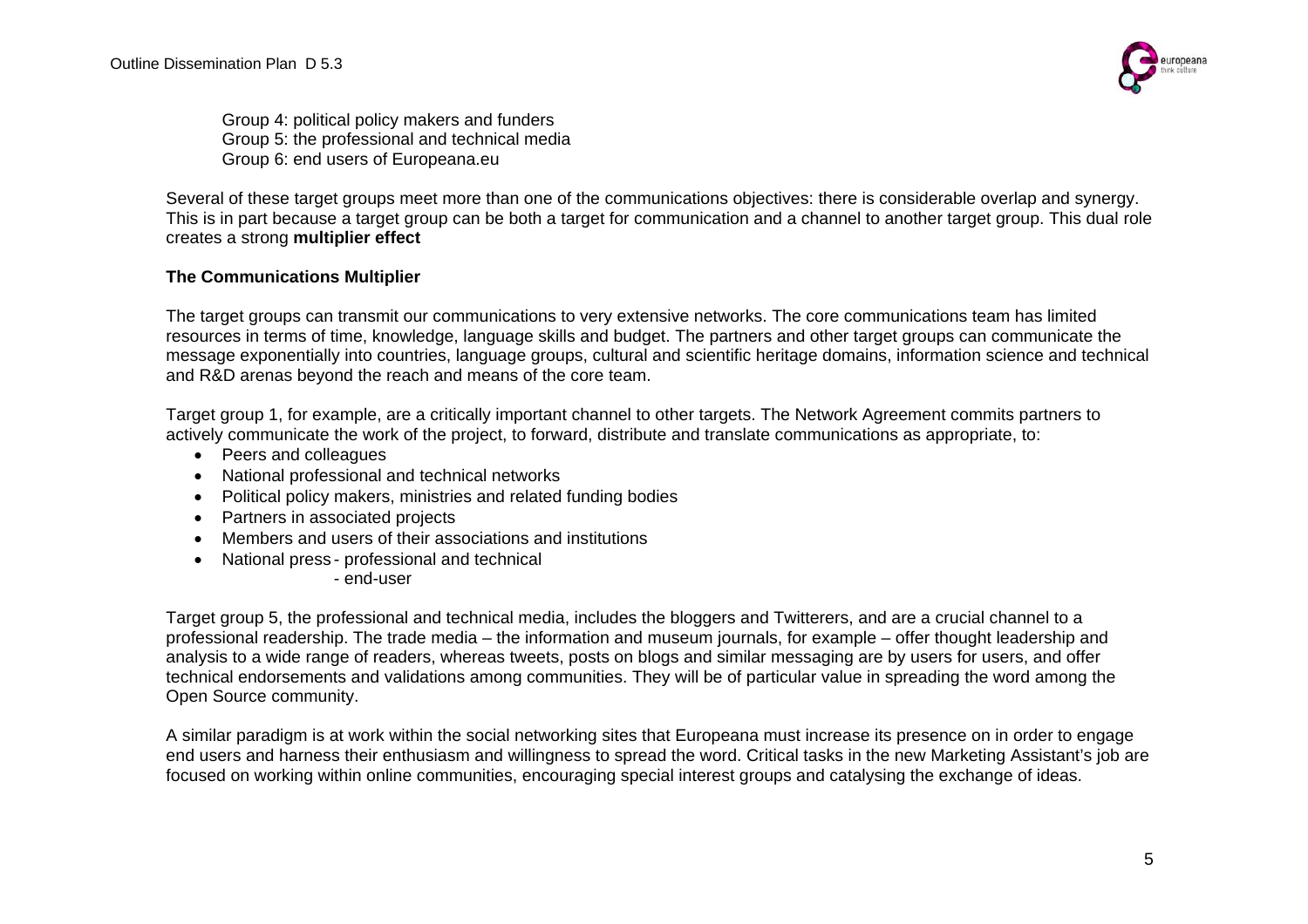

## **Target groups**

**Target group 1: the Thematic Partner Network and the EDL Foundation** 

| <b>Targets</b>                                                                | <b>Messages</b>                            | <b>Methods</b>                            |
|-------------------------------------------------------------------------------|--------------------------------------------|-------------------------------------------|
| Network partners, their managers and                                          | The value of Europeana's objectives        | Plenary conferences                       |
| Directors, with particular focus on                                           | Responsibilities of partners               | Workshops                                 |
| Workgroup members,                                                            | The opportunities for knowledge transfer   | Partner mailing list                      |
| Member States' representatives                                                | Metadata standards                         | e-updates                                 |
| Members of the professional associations<br>represented in EDL Foundation     | Deliverables, milestones and achievements, | Collaborative workspace                   |
|                                                                               | notably the Rhine release                  | v1.0 website                              |
| Strategic bodies representing museums,<br>libraries and archives, ie ABM, MLA | Strategic and policy issues                | Templates for presentations, leaflets and |
|                                                                               | Requests for onward communication          | posters                                   |
| University research institutes                                                | Requests for translation                   | Published deliverables                    |
|                                                                               |                                            | White papers                              |

#### **Target group 2: the Europeana group and related projects**

| Targets                                                           | <b>Messages</b>                                    | <b>Methods</b>                                      |
|-------------------------------------------------------------------|----------------------------------------------------|-----------------------------------------------------|
| Projects aggregating content - eg European<br><b>Film Gateway</b> | The value of contributing content to<br>Europeana  | v1.0 Work Package 5 communications group            |
| Providers of content to those aggregators                         | Metadata standards                                 | Plenary conferences<br>Workshops                    |
| Technology providers - eg Europeana<br>Connect                    | Milestones, deliverables and achievements          | Europeana group and v1.0 websites                   |
| Enabling projects such as PrestoPrime and                         | Dependencies and synergies between<br>projects     | Shared news and calendar features on these<br>sites |
| Arrow                                                             | Forthcoming events - workshops,<br>conferences etc | <b>Brand guidelines</b>                             |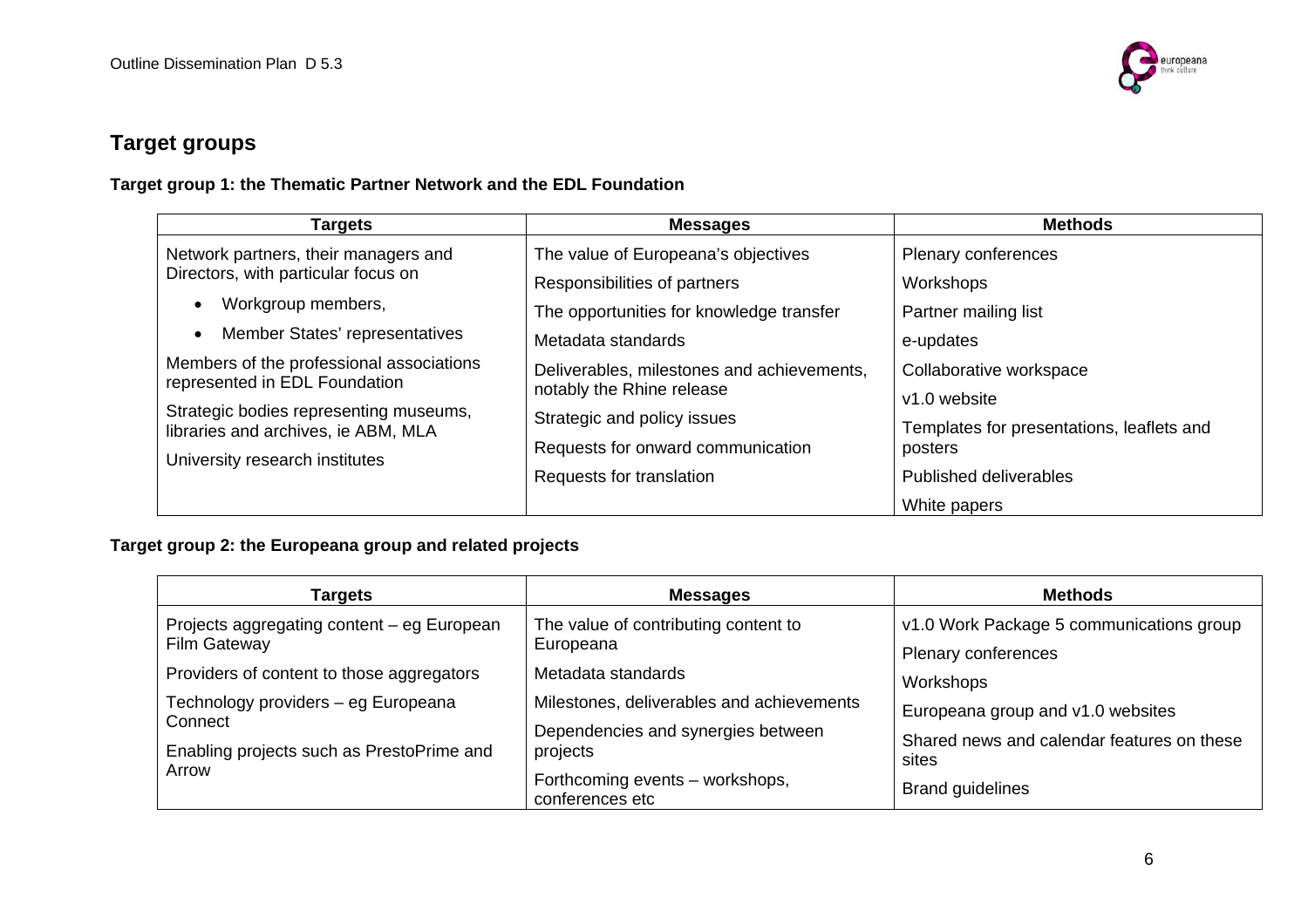

| Strategic and policy issues | e-updates                                            |
|-----------------------------|------------------------------------------------------|
|                             | Participation in workshops and conferences           |
|                             | Templates for presentations, leaflets and<br>posters |
|                             | White papers                                         |

#### **Target group 3: professional stakeholders, including potential partners, content providers and technical collaborators**

| Targets                                                                           | <b>Messages</b>                                                          | <b>Methods</b>                                                                      |
|-----------------------------------------------------------------------------------|--------------------------------------------------------------------------|-------------------------------------------------------------------------------------|
| Senior managers in organizations with the<br>potential to contribute to Europeana | Europeana's cross-domain content<br>The value of contributing content to | Articles in the professional media by core<br>team and by partners                  |
| Aggregators and their providers                                                   | Europeana                                                                | Participation in conferences and workshops                                          |
| Curators, librarians, archivists in Europe and                                    | Metadata standards                                                       | organized by Europeana                                                              |
| overseas<br>The Open Source community and other                                   | Case studies demonstrating benefits and best<br>practice                 | Participation in events where Europeana is<br>presented by core team or by partners |
| technology developers                                                             | Milestones, deliverables and achievements,                               | e-updates                                                                           |
| Policy makers and digital strategists in Europe                                   | notably Rhine release                                                    | v1.0 and group websites                                                             |
| Other EU projects such as Planets and Impact                                      | Forthcoming events – workshops,                                          | information and links on partners' websites                                         |
| Colleagues in the KB                                                              | conferences etc                                                          | Wikis                                                                               |
|                                                                                   | Strategic and policy issues                                              | Web forums and webinars                                                             |
|                                                                                   | Staying relevant to users                                                | White papers                                                                        |
|                                                                                   | Value of sharing source code                                             | Leafets and posters                                                                 |
|                                                                                   | Technolgical innovation                                                  |                                                                                     |

**Target group 4: political policy makers and funders** 

| Mes<br><b>Fargets</b><br>ssages<br>יומחנ<br>I 61 I |
|----------------------------------------------------|
|----------------------------------------------------|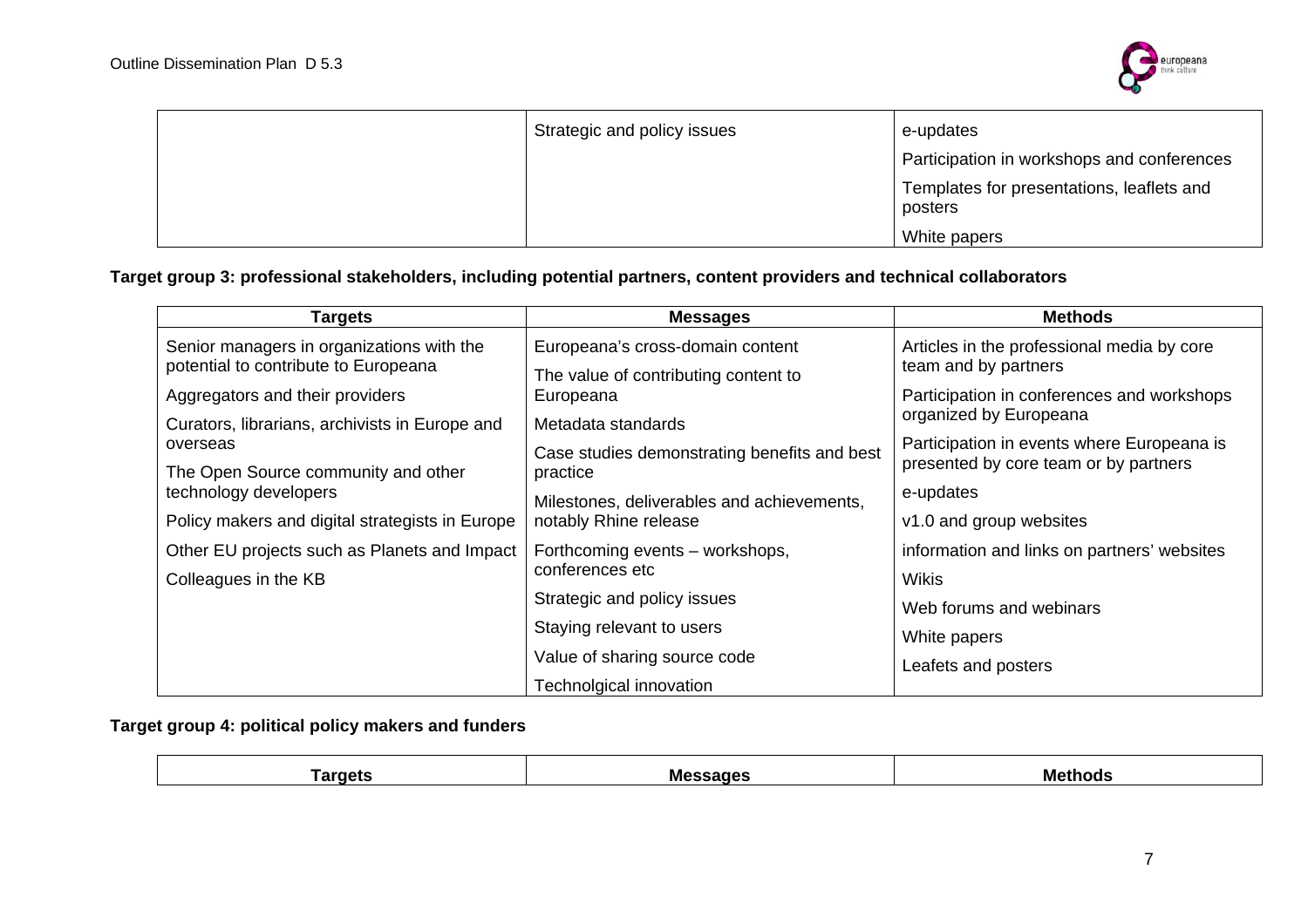

## **Target group 5: the professional and technical media**

| Targets                                                                                                                                                                                                                                                                                                                                      | <b>Messages</b>                                                                                                                                                                                              | <b>Methods</b>                                                                                                                                                                                                                                                                                                 |
|----------------------------------------------------------------------------------------------------------------------------------------------------------------------------------------------------------------------------------------------------------------------------------------------------------------------------------------------|--------------------------------------------------------------------------------------------------------------------------------------------------------------------------------------------------------------|----------------------------------------------------------------------------------------------------------------------------------------------------------------------------------------------------------------------------------------------------------------------------------------------------------------|
| Journalists providing articles to the technical<br>press<br>Technical online news sites<br>Open Source sites<br>Bloggers/Tweeters and other message<br>platforms aimed at library, museum, archive<br>and technical professionals<br>Publications and websites aimed at archivists,<br>curators, librarians and information<br>professionals | Value of interoperability<br>Relevance and user-focus<br>Milestones, deliverables and achievements<br>Forthcoming events - workshops,<br>conferences etc<br><b>Technical solutions</b><br>Metadata standards | Press releases sent direct to Europeana press<br>list<br>Press releases on v1.0 and Group websites<br>Press releases translated by partners and<br>distributed to their press lists<br>Press releases on Europeana partners' and<br>group sites<br>Individual interviews and briefings with key<br>journalists |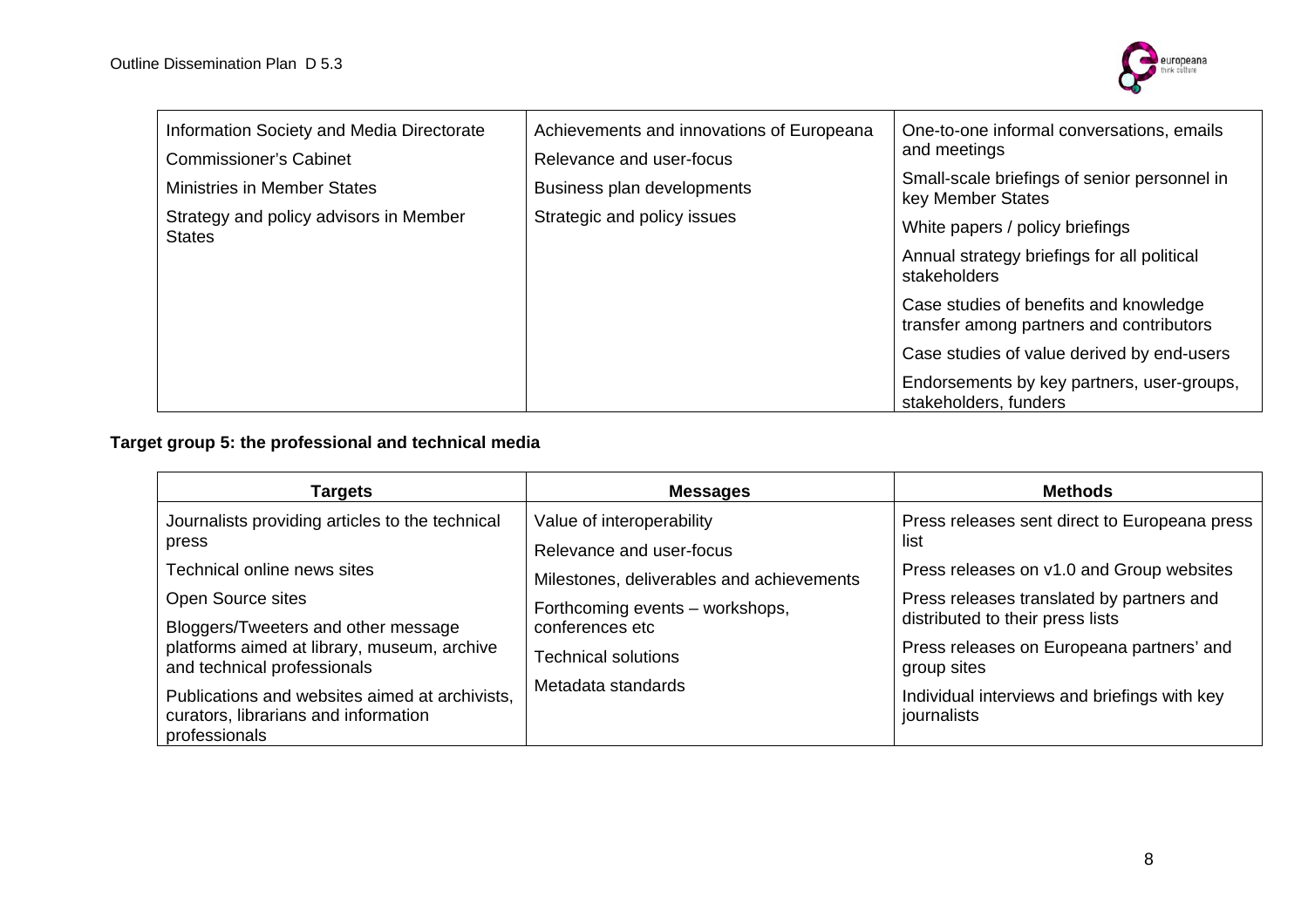

#### **Target group 6: end users of Europeana.eu**

| <b>Targets</b>                           | <b>Messages</b>                            | <b>Methods</b>                                                                          |
|------------------------------------------|--------------------------------------------|-----------------------------------------------------------------------------------------|
| teachers                                 | Europeana has something about almost every | Search engine optimisation                                                              |
| <b>lecturers</b>                         | European heritage topic                    | eNews - Europeana's quarterly newsletter                                                |
| professors                               | Scale and scope of content                 | Press releases to consumer press                                                        |
| - all the above use Europeana and also   | Trustworthy content                        | Press releases to partners for translation and                                          |
| recommend the site to their students:    | Stories of the famous and the unknown      | distribution to their national press                                                    |
| schools and colleges<br>higher education | Interesting and unexpected                 | Info to blogs                                                                           |
| post-grads/researchers                   | Multimedia                                 | Links<br>on partners' and group websites<br>$\bullet$                                   |
| expert amateurs                          | Multilingual                               | on sites of content providers and                                                       |
| general leisure public                   |                                            | providers to aggregators<br>on affiliated sites - university/cultural                   |
| professional researchers<br>journalists  |                                            | institutions and wider cultural websites                                                |
| production researchers                   |                                            | Newsletters that partners send to their users,                                          |
| picture researchers                      |                                            | friends and members                                                                     |
| scholars/writers                         |                                            | Partnerships with digital art networks and<br>colleges to run competitions, give awards |
|                                          |                                            | Building Europeana channels in social<br>networking sites                               |
|                                          |                                            | Producing media assets for eg You Tube                                                  |
|                                          |                                            | Twitter                                                                                 |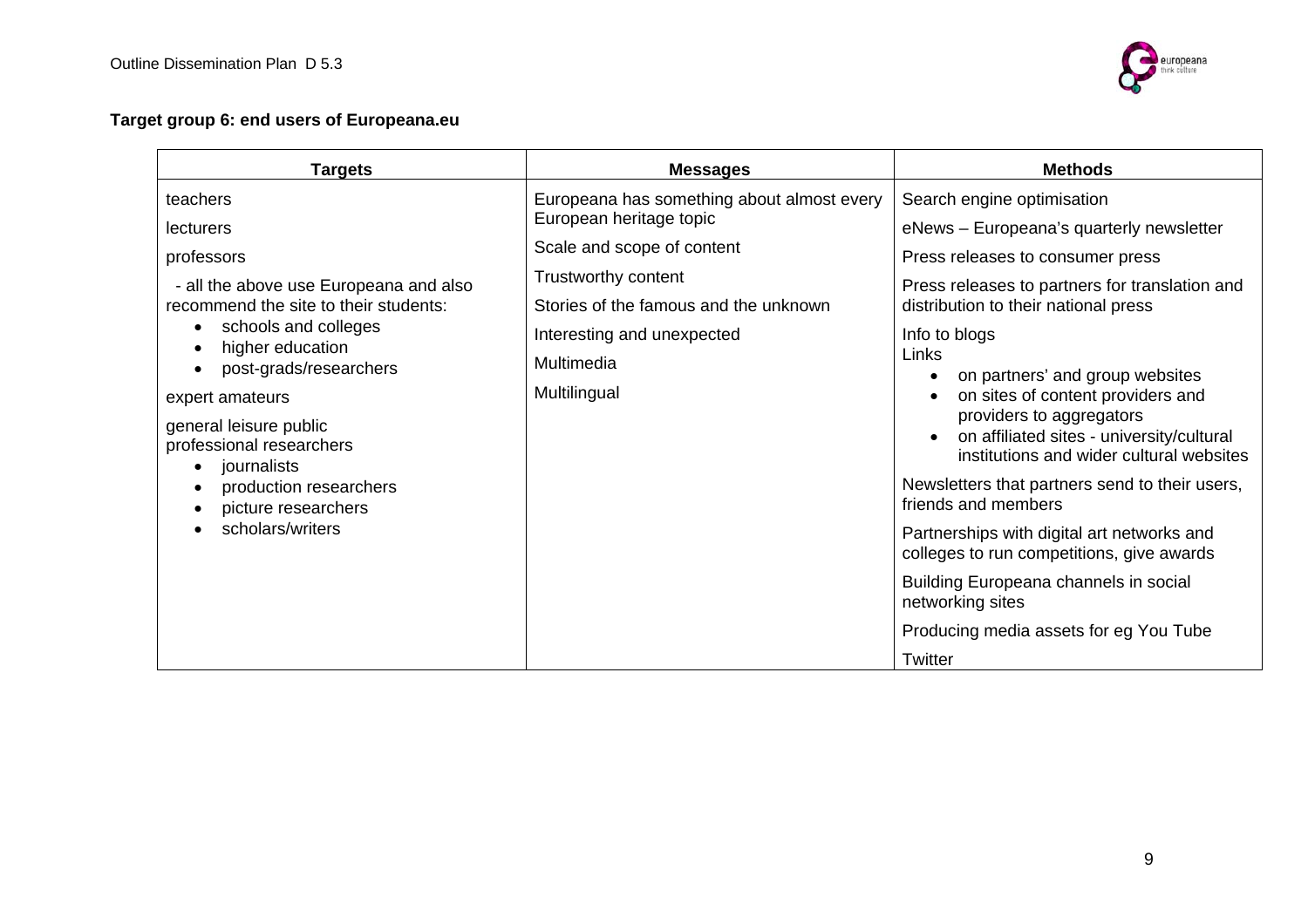

## **Aligning targets with communications methods**

|                               | Group 1: Partners  | Group 2: Europeana | Group 3: professional     | Group 4:                  | Group 5:                  | Group 6:     |
|-------------------------------|--------------------|--------------------|---------------------------|---------------------------|---------------------------|--------------|
|                               |                    | project group      | communities               | policy makers             | trade media               | end users    |
| Collaborative workspace       | X                  |                    |                           |                           |                           |              |
| Partners mail list            | X                  |                    |                           |                           |                           |              |
| <b>Brand guidelines</b>       | $\pmb{\mathsf{X}}$ | x                  |                           |                           |                           |              |
| Version1 & Group              | X                  | X                  | $\boldsymbol{\mathsf{x}}$ | $\pmb{\chi}$              |                           |              |
| websites                      |                    |                    |                           |                           |                           |              |
| Site calendar & news          | X                  | X                  | X                         |                           |                           |              |
| features                      |                    |                    |                           |                           |                           |              |
| $e$ Updates <sup>1</sup>      | X                  | X                  | X                         |                           |                           |              |
| Plenary conferences           | $\pmb{\mathsf{X}}$ | X                  | $\pmb{\mathsf{x}}$        |                           | $\boldsymbol{\mathsf{X}}$ |              |
| Workshops <sup>2</sup>        |                    | X                  | X                         |                           |                           |              |
| Conference presentations      | X                  | X                  | X                         | $\boldsymbol{\mathsf{x}}$ | $\pmb{\chi}$              |              |
| $\sqrt{10}$ WP 5 comms group  |                    | Χ                  | $\pmb{\mathsf{x}}$        |                           |                           |              |
| Templates for                 | X                  | X                  | $\pmb{\times}$            |                           |                           |              |
| presentations and fact        |                    |                    |                           |                           |                           |              |
| sheets                        |                    |                    |                           |                           |                           |              |
| <b>Published Deliverables</b> | $\pmb{\times}$     | X                  | $\pmb{\times}$            | $\pmb{\mathsf{X}}$        |                           |              |
| Media assets                  | $\pmb{\mathsf{X}}$ | Χ                  | X                         |                           |                           | X            |
| Articles by team and          | X                  | X                  | X                         | $\pmb{\times}$            | X                         |              |
| partners                      |                    |                    |                           |                           |                           |              |
| White papers                  | X                  | X                  | X                         | $\boldsymbol{\mathsf{x}}$ | $\boldsymbol{\mathsf{x}}$ |              |
| Info & links on partners'     |                    |                    | $\mathsf{x}$              | $\pmb{\times}$            | $\pmb{\times}$            | $\mathsf{x}$ |
| sites                         |                    |                    |                           |                           |                           |              |
| <b>Wikis</b>                  | X                  | X                  | X                         |                           |                           |              |
| Info to blogs                 | $\pmb{\mathsf{x}}$ | $\pmb{\mathsf{X}}$ | $\pmb{\mathsf{x}}$        |                           |                           | X            |
| Web forums                    | X                  | X                  | X                         |                           |                           |              |
| <b>Strategy briefings</b>     |                    |                    |                           | $\boldsymbol{\mathsf{X}}$ | $\boldsymbol{\mathsf{X}}$ |              |

<span id="page-9-0"></span><sup>&</sup>lt;sup>1</sup> The Updates will be sent c. monthly and will be derived from the News features on the v1.0 & Group homepages. They will focus on professional issues and highlight publication of deliverables and other milestones

<span id="page-9-1"></span> $2 \text{ Works}$  Workshops include e.g. The Round Table for aggregators being organised in Lund, 14 Oct 09. 'There will be 2 such events a year in different countries', DoW p 36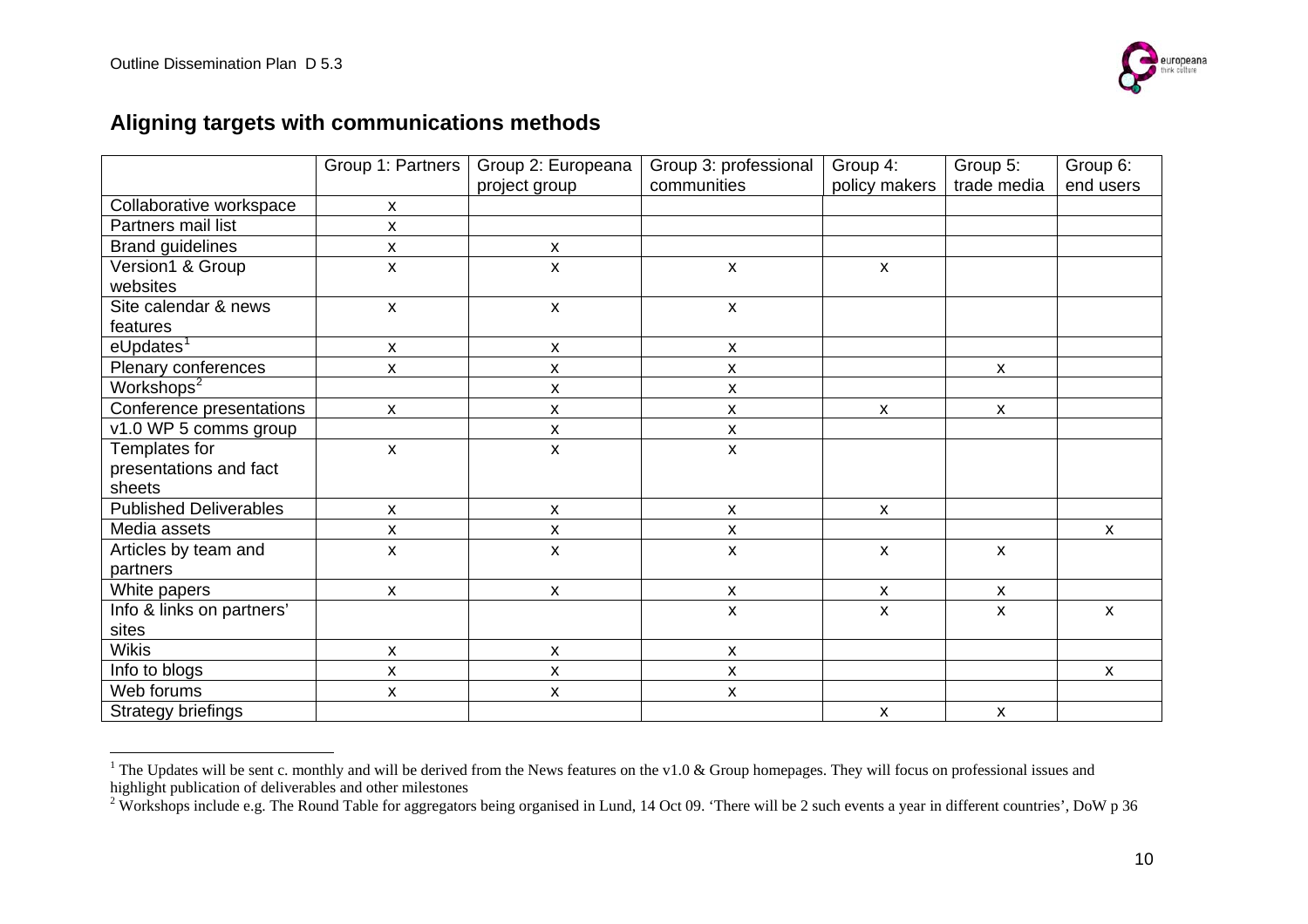

|                      | Group 1: Partners | Group 2: Europeana | Group 3: professional | Group 4:                  | Group 5:    | Group 6:  |
|----------------------|-------------------|--------------------|-----------------------|---------------------------|-------------|-----------|
|                      |                   | project group      | communities           | policy makers             | trade media | end users |
| Case studies         |                   |                    |                       |                           |             |           |
| Social network sites |                   |                    |                       |                           |             |           |
| Press interviews     |                   |                    | x                     |                           | x           | ^         |
| Press releases       |                   |                    | х                     |                           | x           |           |
| $e$ News $3$         | X                 | x                  | x                     | x                         |             |           |
| Search engine        | x Jusers link to  |                    |                       |                           |             |           |
| optimisation         | providers' sitel  |                    |                       |                           |             |           |
| Partnerships with    |                   |                    |                       | $\checkmark$<br>$\lambda$ |             |           |
| colleges             |                   |                    |                       |                           |             |           |

#### **Outline timetable**

| <b>Targets</b>                                                                    | <b>Timeframe</b>                          |
|-----------------------------------------------------------------------------------|-------------------------------------------|
| Group 1: the Thematic partner Network and EDL Foundation                          | Throughout project                        |
| Group 2: the Europeana group and related projects                                 | Focus during first half of project, M1-15 |
| Group 3: professional stakeholders, including potential partners and contributors | Focus during mid-term, M10-20             |
| Group 4: political policy makers and funders                                      | Throughout project                        |
| Group 5: the professional and technical media                                     | Focus around Kick-off and releases        |
| Group 6: end users of Europeana.eu                                                | Focus from M9 and around releases         |

|                    | M | M                  | Μ | М | м | M | M | IV | M | M  | M  | M               | M  | м  | M  |    | M  | M         | M  | M  | .IV | <b>IV</b> | M  | M  | M  | М  | M          | M  | М  | M  |
|--------------------|---|--------------------|---|---|---|---|---|----|---|----|----|-----------------|----|----|----|----|----|-----------|----|----|-----|-----------|----|----|----|----|------------|----|----|----|
|                    |   | $\sim$<br><u>_</u> | × | 4 | 5 | 6 |   | 8  |   | 10 | -4 | 12 <sup>°</sup> | 13 | 14 | 15 | 16 | 17 | 18        | 19 | 20 | 21  | 22        | 23 | 24 | 25 | 26 | 27         | 28 | 29 | 30 |
|                    |   |                    |   |   |   |   |   |    |   |    |    |                 |    |    |    |    |    | Rhi<br>ne |    |    |     |           |    |    |    |    | Dan<br>ube |    |    |    |
| Group1             |   |                    |   |   |   |   |   |    |   |    |    |                 |    |    |    |    |    |           |    |    |     |           |    |    |    |    |            |    |    |    |
| Group <sub>2</sub> |   |                    |   |   |   |   |   |    |   |    |    |                 |    |    |    |    |    |           |    |    |     |           |    |    |    |    |            |    |    |    |
| Group3             |   |                    |   |   |   |   |   |    |   |    |    |                 |    |    |    |    |    |           |    |    |     |           |    |    |    |    |            |    |    |    |
| Group4             |   |                    |   |   |   |   |   |    |   |    |    |                 |    |    |    |    |    |           |    |    |     |           |    |    |    |    |            |    |    |    |
| Group5             |   |                    |   |   |   |   |   |    |   |    |    |                 |    |    |    |    |    |           |    |    |     |           |    |    |    |    |            |    |    |    |
| Group6             |   |                    |   |   |   |   |   |    |   |    |    |                 |    |    |    |    |    |           |    |    |     |           |    |    |    |    |            |    |    |    |

<span id="page-10-0"></span><sup>&</sup>lt;sup>3</sup> Issued every 3 months, the eNews features topics of general interest such as new content features and online exhibitions. Primarily aimed at the end user audience but of interest to all.